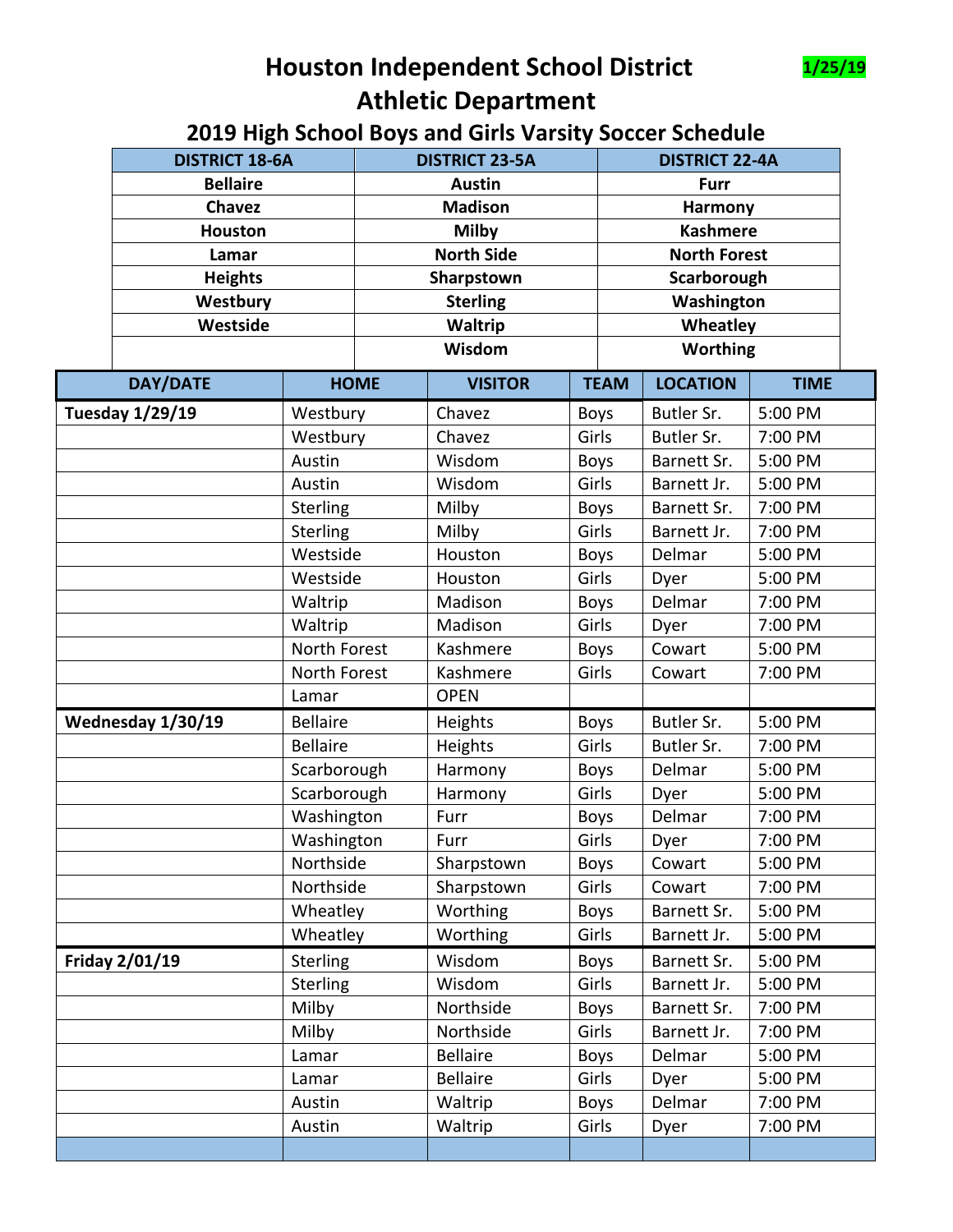| <b>DAY/DATE</b>        | <b>HOME</b>     | <b>VISITOR</b> | <b>TEAM</b> | <b>LOCATION</b>   | <b>TIME</b> |
|------------------------|-----------------|----------------|-------------|-------------------|-------------|
| Friday 2/01/19         | Westbury        | Westside       | <b>Boys</b> | Butler Sr.        | 5:00 PM     |
|                        | Westbury        | Westside       | Girls       | Butler Sr.        | 7:00 PM     |
|                        | Houston         | Heights        | <b>Boys</b> | Cowart            | 5:00 PM     |
|                        | Houston         | Heights        | Girls       | Cowart            | 7:00 PM     |
|                        | Chavez          | <b>OPEN</b>    |             |                   |             |
| Saturday 2/02/19       | Washington      | Worthing       | <b>Boys</b> | Delmar            | 10:00 AM    |
|                        | Washington      | Worthing       | Girls       | Dyer              | 10:00 AM    |
|                        | Scarborough     | Wheatley       | <b>Boys</b> | Delmar            | 12:00 PM    |
|                        | Scarborough     | Wheatley       | Girls       | Dyer              | 12:00 PM    |
|                        | Harmony         | Kashmere       | <b>Boys</b> | Barnett Sr.       | 10:00 AM    |
|                        | Harmony         | Kashmere       | Girls       | Barnett Jr.       | 10:00 AM    |
|                        | North Forest    | Furr           | <b>Boys</b> | Cowart            | 10:00 AM    |
|                        | North Forest    | Furr           | Girls       | Cowart            | 12:00 PM    |
|                        | Madison         | Sharpstown     | <b>Boys</b> | Butler Sr.        | 10:00 AM    |
|                        | Madison         | Sharpstown     | Girls       | <b>Butler Sr.</b> | 12:00 PM    |
| <b>Tuesday 2/05/19</b> | Sterling        | Austin         | <b>Boys</b> | Barnett Sr.       | 5:00 PM     |
|                        | Sterling        | Austin         | Girls       | Barnett Jr.       | 5:00 PM     |
|                        | Wheatley        | Kashmere       | <b>Boys</b> | Barnett Sr.       | 7:00 PM     |
|                        | Wheatley        | Kashmere       | Girls       | Barnett Jr.       | 7:00 PM     |
|                        | Westbury        | Heights        | <b>Boys</b> | Butler Sr.        | 5:00 PM     |
|                        | Westbury        | Heights        | Girls       | Butler Sr.        | 7:00 PM     |
|                        | Northside       | Wisdom         | <b>Boys</b> | Cowart            | 5:00 PM     |
|                        | Northside       | Wisdom         | Girls       | Cowart            | 7:00 PM     |
|                        | Waltrip         | Sharpstown     | <b>Boys</b> | Delmar            | 5:00 PM     |
|                        | Waltrip         | Sharpstown     | Girls       | Dyer              | 5:00 PM     |
|                        | Scarborough     | Worthing       | <b>Boys</b> | Delmar            | 7:00 PM     |
|                        | Scarborough     | Worthing       | Girls       | Dyer              | 7:00 PM     |
|                        | Westside        | <b>OPEN</b>    |             |                   |             |
| Wednesday 2/06/19      | Madison         | Milby          | <b>Boys</b> | Butler Sr.        | 5:00 PM     |
|                        | Madison         | Milby          | Girls       | Butler Sr.        | 7:00 PM     |
|                        | Harmony         | Furr           | <b>Boys</b> | Delmar            | 5:00 PM     |
|                        | Harmony         | Furr           | Girls       | Dyer              | 5:00 PM     |
|                        | <b>Bellaire</b> | Houston        | <b>Boys</b> | Delmar            | 7:00 PM     |
|                        | <b>Bellaire</b> | Houston        | Girls       | Dyer              | 7:00 PM     |
|                        | North Forest    | Washington     | <b>Boys</b> | Cowart            | 5:00 PM     |
|                        | North Forest    | Washington     | Girls       | Cowart            | 7:00 PM     |
|                        | Chavez          | Lamar          | <b>Boys</b> | Barnett Sr.       | 5:00 PM     |
|                        | Chavez          | Lamar          | Girls       | Barnett Jr.       | 5:00 PM     |
| <b>Friday 2/08/19</b>  | Milby           | Waltrip        | <b>Boys</b> | Barnett Sr.       | 5:00 PM     |
|                        | Milby           | Waltrip        | Girls       | Barnett Jr.       | 5:00 PM     |
|                        | Austin          | Sharpstown     | <b>Boys</b> | Barnett Sr.       | 7:00 PM     |
|                        | Austin          | Sharpstown     | Girls       | Barnett Jr.       | 7:00 PM     |
|                        | <b>Bellaire</b> | Chavez         | <b>Boys</b> | Butler Sr.        | 5:00 PM     |
|                        | <b>Bellaire</b> | Chavez         | Girls       | Butler Sr.        | 7:00 PM     |
|                        |                 |                |             |                   |             |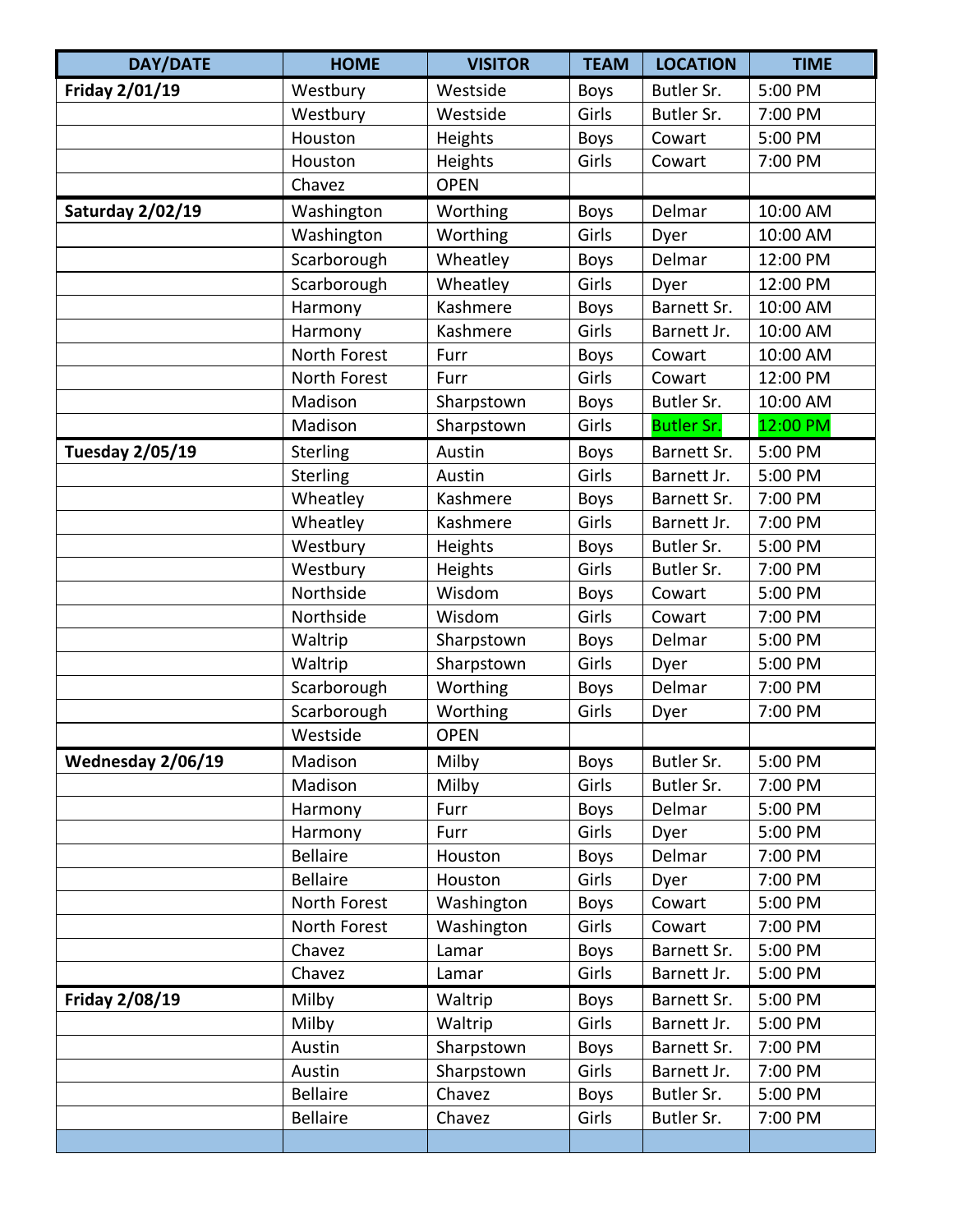| <b>DAY/DATE</b>       | <b>HOME</b>     | <b>VISITOR</b> | <b>TEAM</b> | <b>LOCATION</b> | <b>TIME</b> |
|-----------------------|-----------------|----------------|-------------|-----------------|-------------|
| <b>Friday 2/08/19</b> | Kashmere        | Scarborough    | <b>Boys</b> | Cowart          | 5:00 PM     |
|                       | Kashmere        | Scarborough    | Girls       | Cowart          | 7:00 PM     |
|                       | Westside        | Lamar          | <b>Boys</b> | Delmar          | 5:00 PM     |
|                       | Westside        | Lamar          | Girls       | Dyer            | 5:00 PM     |
|                       | Furr            | Wheatley       | <b>Boys</b> | Delmar          | 7:00 PM     |
|                       | Furr            | Wheatley       | Girls       | Dyer            | 7:00 PM     |
|                       | Heights         | <b>OPEN</b>    |             |                 |             |
| Saturday 2/09/19      | Harmony         | Washington     | Boys        | Barnett Sr.     | 10:00 AM    |
|                       | Harmony         | Washington     | Girls       | Barnett Jr.     | 10:00 AM    |
|                       | Sterling        | Northside      | Boys        | Barnett Sr.     | 12:00 PM    |
|                       | Sterling        | Northside      | Girls       | Barnett Jr.     | 12:00 PM    |
|                       | Houston         | Westbury       | <b>Boys</b> | Cowart          | 10:00 AM    |
|                       | Houston         | Westbury       | Girls       | Cowart          | 12:00 PM    |
|                       | North Forest    | Worthing       | <b>Boys</b> | Cowart          | 2:00 PM     |
|                       | North Forest    | Worthing       | Girls       | Cowart          | 4:00 PM     |
|                       | Wisdom          | Madison        | <b>Boys</b> | Delmar          | 10:00 AM    |
|                       | Wisdom          | Madison        | Girls       | Dyer            | 10:00 AM    |
| Monday 2/11/19        | Sharpstown      | Milby          | <b>Boys</b> | Butler Sr.      | 5:00 PM     |
|                       | Sharpstown      | Milby          | Girls       | Butler Sr.      | 7:00 PM     |
| Tuesday 2/12/19       | Sterling        | Madison        | <b>Boys</b> | Barnett Sr.     | 5:00 PM     |
|                       | Sterling        | Madison        | Girls       | Barnett Jr.     | 5:00 PM     |
|                       | Chavez          | Westside       | <b>Boys</b> | Barnett Sr.     | 7:00 PM     |
|                       | Chavez          | Westside       | Girls       | Barnett Jr.     | 7:00 PM     |
|                       | <b>Bellaire</b> | Westbury       | <b>Boys</b> | Butler Sr.      | 5:00 PM     |
|                       | <b>Bellaire</b> | Westbury       | Girls       | Butler Sr.      | 7:00 PM     |
|                       | Heights         | Lamar          | Boys        | Delmar          | 5:00 PM     |
|                       | Heights         | Lamar          | Girls       | Dyer            | 5:00 PM     |
|                       | Harmony         | North Forest   | <b>Boys</b> | Delmar          | 7:00 PM     |
|                       | Harmony         | North Forest   | Girls       | Dyer            | 7:00 PM     |
|                       | Wheatley        | Washington     | <b>Boys</b> | Cowart          | 5:00 PM     |
|                       | Wheatley        | Washington     | Girls       | Cowart          | 7:00 PM     |
|                       | Houston         | <b>OPEN</b>    |             |                 |             |
| Wednesday 2/13/19     | Worthing        | Kashmere       | <b>Boys</b> | Butler Sr.      | 5:00 PM     |
|                       | Worthing        | Kashmere       | Girls       | Butler Sr.      | 7:00 PM     |
|                       | Waltrip         | Wisdom         | <b>Boys</b> | Delmar          | 5:00 PM     |
|                       | Waltrip         | Wisdom         | Girls       | Dyer            | 5:00 PM     |
|                       | Northside       | Austin         | <b>Boys</b> | Delmar          | 7:00 PM     |
|                       | Northside       | Austin         | Girls       | Dyer            | 7:00 PM     |
|                       | Furr            | Scarborough    | <b>Boys</b> | Cowart          | 5:00 PM     |
|                       | Furr            | Scarborough    | Girls       | Cowart          | 7:00 PM     |
| Friday 2/15/19        | Austin          | Milby          | <b>Boys</b> | Barnett Sr.     | 7:00 PM     |
|                       | Austin          | Milby          | Girls       | Barnett Jr.     | 7:00 PM     |
| Time change           | Sterling        | Waltrip        | <b>Boys</b> | Barnett Sr.     | 5:00 PM     |
|                       | Sterling        | Waltrip        | Girls       | Barnett Jr.     | 5:00 PM     |
|                       |                 |                |             |                 |             |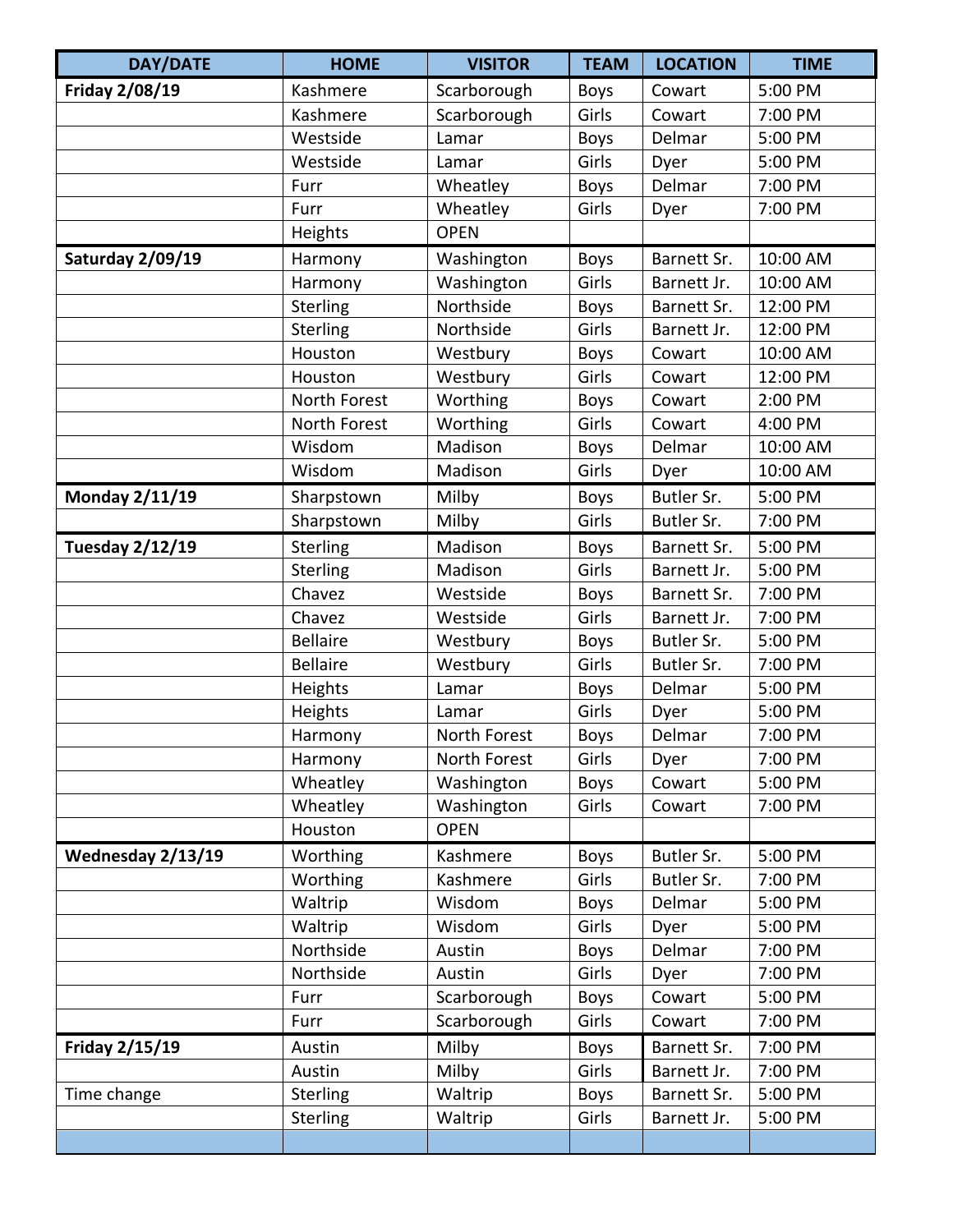| DAY/DATE                 | <b>HOME</b>     | <b>VISITOR</b>  | <b>TEAM</b> | <b>LOCATION</b> | <b>TIME</b> |
|--------------------------|-----------------|-----------------|-------------|-----------------|-------------|
| Friday 2/15/19           | Northside       | Madison         | <b>Boys</b> | Cowart          | 5:00 PM     |
|                          | Northside       | Madison         | Girls       | Cowart          | 7:00 PM     |
|                          | Westside        | <b>Bellaire</b> | <b>Boys</b> | Delmar          | 5:00 PM     |
|                          | Westside        | <b>Bellaire</b> | Girls       | Dyer            | 5:00 PM     |
|                          | Lamar           | Houston         | <b>Boys</b> | Delmar          | 7:00 PM     |
|                          | Lamar           | Houston         | Girls       | Dyer            | 7:00 PM     |
|                          | Westbury        | <b>OPEN</b>     |             |                 |             |
|                          | Worthing        | Harmony         | <b>Boys</b> | Butler Sr.      | 5:00 PM     |
|                          | Worthing        | Harmony         | Girls       | Butler Sr.      | 7:00 PM     |
| Saturday 2/16/19         | Chavez          | Heights         | <b>Boys</b> | Barnett Sr.     | 10:00 AM    |
|                          | Chavez          | Heights         | Girls       | Barnett Jr.     | 10:00 AM    |
|                          | Wheatley        | North Forest    | <b>Boys</b> | Barnett Sr.     | 12:00 PM    |
|                          | Wheatley        | North Forest    | Girls       | Barnett Jr.     | 12:00 PM    |
| Location and time change | Wisdom          | Sharpstown      | <b>Boys</b> | Delmar          | 12:00 PM    |
| Location and time change | Wisdom          | Sharpstown      | Girls       | Dyer            | 12:00 PM    |
|                          | Washington      | Scarborough     | <b>Boys</b> | Delmar          | 10:00 AM    |
|                          | Washington      | Scarborough     | Girls       | Dyer            | 10:00 AM    |
|                          | Furr            | Kashmere        | Girls       | Cowart          | 10:00 AM    |
|                          | Furr            | Kashmere        | <b>Boys</b> | Cowart          | 12:00 PM    |
| <b>Monday 2/18/19</b>    | Houston         | Chavez          | <b>Boys</b> | Cowart          | 5:00 PM     |
|                          | Houston         | Chavez          | Girls       | Cowart          | 7:00 PM     |
|                          | Wheatley        | Harmony         | Boys        | Barnett Sr.     | 5:00 PM     |
|                          | Wheatley        | Harmony         | Girls       | Barnett Jr.     | 5:00 PM     |
|                          | Milby           | Wisdom          | <b>Boys</b> | Barnett Sr.     | 7:00 PM     |
|                          | Milby           | Wisdom          | Girls       | Barnett Jr.     | 7:00 PM     |
|                          | Madison         | Austin          | <b>Boys</b> | Butler Sr.      | 5:00 PM     |
|                          | Madison         | Austin          | Girls       | Butler Sr.      | 7:00 PM     |
|                          | Heights         | Westside        | <b>Boys</b> | Delmar          | 5:00 PM     |
|                          | Heights         | Westside        | Girls       | Dyer            | 5:00 PM     |
|                          | Washington      | Kashmere        | <b>Boys</b> | Delmar          | 7:00 PM     |
|                          | Washington      | Kashmere        | Girls       | Dyer            | 7:00 PM     |
|                          | <b>Bellaire</b> | <b>OPEN</b>     |             |                 |             |
| Wednesday 2/20/19        | Worthing        | Furr            | <b>Boys</b> | Barnett Sr.     | 5:00 PM     |
|                          | Worthing        | Furr            | Girls       | Barnett Jr.     | 5:00 PM     |
|                          | North Forest    | Scarborough     | <b>Boys</b> | Cowart          | 5:00 PM     |
|                          | North Forest    | Scarborough     | Girls       | Cowart          | 7:00 PM     |
|                          | Lamar           | Westbury        | <b>Boys</b> | Delmar          | 5:00 PM     |
|                          | Lamar           | Westbury        | Girls       | Dyer            | 5:00 PM     |
|                          | Waltrip         | Northside       | <b>Boys</b> | Delmar          | 7:00 PM     |
|                          | Waltrip         | Northside       | Girls       | Dyer            | 7:00 PM     |
|                          | Sharpstown      | Sterling        | <b>Boys</b> | Butler Sr.      | 5:00 PM     |
|                          | Sharpstown      | <b>Sterling</b> | Girls       | Butler Sr.      | 7:00 PM     |
| Saturday 2/23/19         | Kashmere        | North Forest    | Girls       | Cowart          | 10:00 AM    |
|                          | Kashmere        | North Forest    | <b>Boys</b> | Cowart          | 12:00 PM    |
|                          | Milby           | <b>Sterling</b> | Girls       | Cowart          | 2:00 PM     |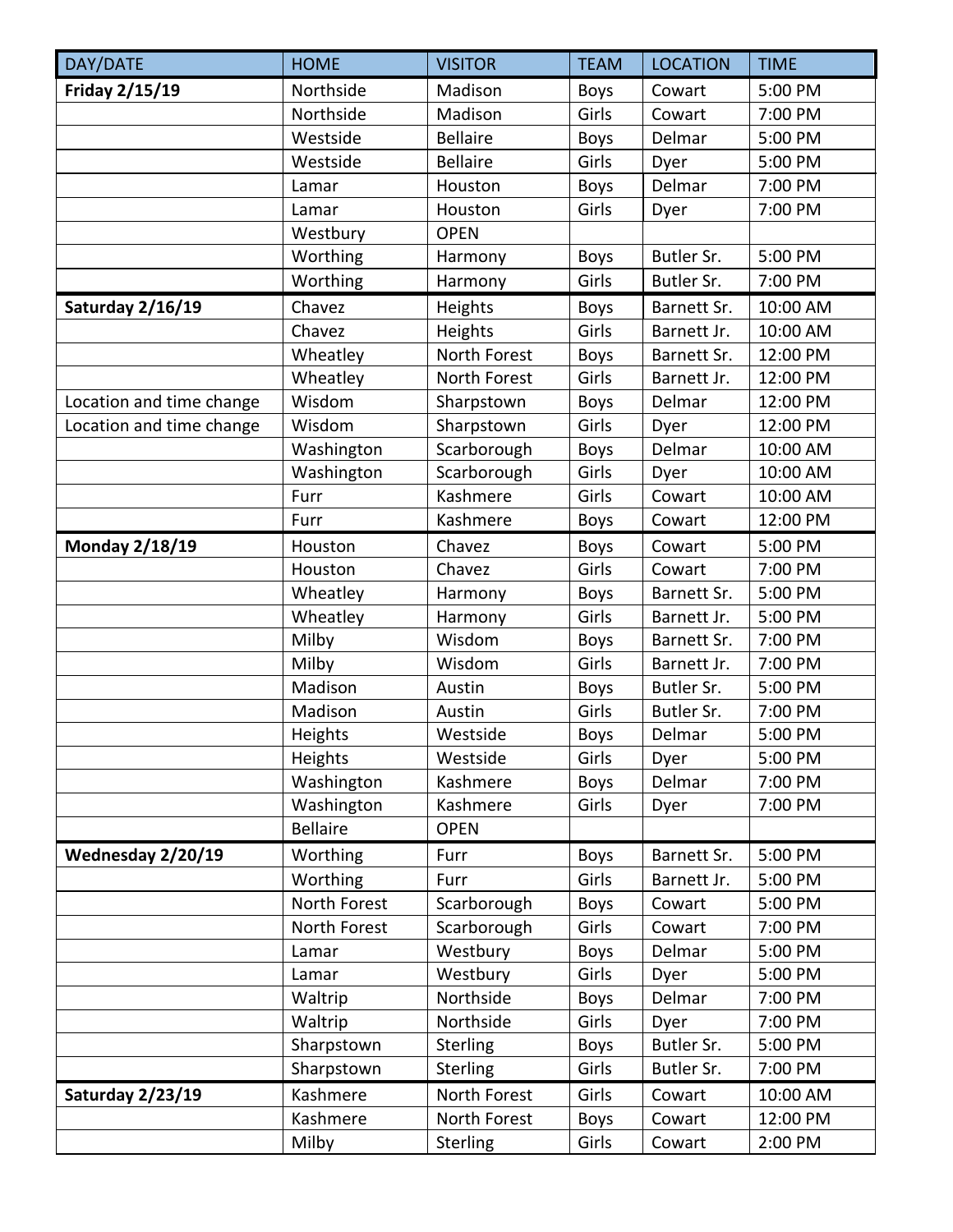| <b>DAY/DATE</b>        | <b>HOME</b>     | <b>VISITOR</b>  | <b>TEAM</b> | <b>LOCATION</b> | <b>TIME</b> |
|------------------------|-----------------|-----------------|-------------|-----------------|-------------|
| Saturday 2/23/19       | Milby           | Sterling        | <b>Boys</b> | Cowart          | 4:00 PM     |
|                        | Sharpstown      | Northside       | Girls       | Butler Sr.      | 10:00 AM    |
|                        | Sharpstown      | Northside       | <b>Boys</b> | Butler Jr.      | 10:00 AM    |
|                        | Wisdom          | Austin          | Girls       | Butler Sr.      | 12:00 PM    |
|                        | Wisdom          | Austin          | <b>Boys</b> | Butler Jr.      | 12:00 PM    |
|                        | Madison         | Waltrip         | Girls       | Butler Sr.      | 2:00 PM     |
|                        | Madison         | Waltrip         | <b>Boys</b> | Butler Jr.      | 2:00 PM     |
|                        | Worthing        | Wheatley        | Girls       | Butler Sr.      | 4:00 PM     |
|                        | Worthing        | Wheatley        | <b>Boys</b> | Butler Jr.      | 4:00 PM     |
|                        | Chavez          | Westbury        | Girls       | Butler Sr.      | 6:00 PM     |
|                        | Lamar           | <b>OPEN</b>     |             |                 |             |
|                        | Heights         | <b>Bellaire</b> | Girls       | Delmar          | 10:00 AM    |
|                        | Heights         | <b>Bellaire</b> | <b>Boys</b> | Dyer            | 10:00 AM    |
|                        | Furr            | Washington      | Girls       | Delmar          | 12:00 PM    |
|                        | Furr            | Washington      | <b>Boys</b> | Dyer            | 12:00 PM    |
|                        | Harmony         | Scarborough     | Girls       | Delmar          | 2:00 PM     |
|                        | Harmony         | Scarborough     | <b>Boys</b> | Dyer            | 2:00 PM     |
|                        | Houston         | Westside        | Girls       | Delmar          | 4:00 PM     |
|                        | Houston         | Westside        | <b>Boys</b> | Dyer            | 4:00 PM     |
|                        | Chavez          | Westbury        | <b>Boys</b> | Delmar          | 6:00 PM     |
| <b>Monday 2/25/19</b>  | Worthing        | Washington      | Girls       | Butler Sr.      | 5:00 PM     |
|                        | Worthing        | Washington      | <b>Boys</b> | Butler Jr.      | 5:00 PM     |
| <b>Tuesday 2/26/19</b> | Madison         | Sharpstown      | Girls       | Barnett Sr.     | 5:00 PM     |
|                        | Madison         | Sharpstown      | <b>Boys</b> | Barnett Jr.     | 5:00 PM     |
|                        | Wheatley        | Scarborough     | Girls       | Barnett Sr.     | 7:00 PM     |
|                        | Wheatley        | Scarborough     | Boys        | Barnett Jr.     | 7:00 PM     |
|                        | Furr            | North Forest    | Girls       | Cowart          | 5:00 PM     |
|                        | Furr            | North Forest    | <b>Boys</b> | Cowart          | 7:00 PM     |
|                        | Westside        | Westbury        | Girls       | Delmar          | 5:00 PM     |
|                        | Westside        | Westbury        | <b>Boys</b> | Dyer            | 5:00 PM     |
|                        | Heights         | Houston         | Girls       | Delmar          | 7:00 PM     |
|                        | Heights         | Houston         | <b>Boys</b> | Dyer            | 7:00 PM     |
|                        | <b>Bellaire</b> | Lamar           | Girls       | Butler Sr.      | 5:00 PM     |
|                        | <b>Bellaire</b> | Lamar           | <b>Boys</b> | Butler Sr.      | 7:00 PM     |
|                        | Chavez          | <b>OPEN</b>     |             |                 |             |
| Wednesday 2/27/19      | Harmony         | Kashmere        | Girls       | Delmar          | 5:00 PM     |
|                        | Harmony         | Kashmere        | <b>Boys</b> | Dyer            | 5:00 PM     |
|                        | Waltrip         | Austin          | Girls       | Delmar          | 7:00 PM     |
|                        | Waltrip         | Austin          | <b>Boys</b> | Dyer            | 7:00 PM     |
|                        | Wisdom          | <b>Sterling</b> | Girls       | Butler Sr.      | 5:00 PM     |
|                        | Wisdom          | Sterling        | <b>Boys</b> | Butler Sr.      | 7:00 PM     |
|                        | Northside       | Milby           | Girls       | Cowart          | 5:00 PM     |
|                        |                 |                 |             |                 |             |
|                        | Northside       | Milby           | <b>Boys</b> | Cowart          | 7:00 PM     |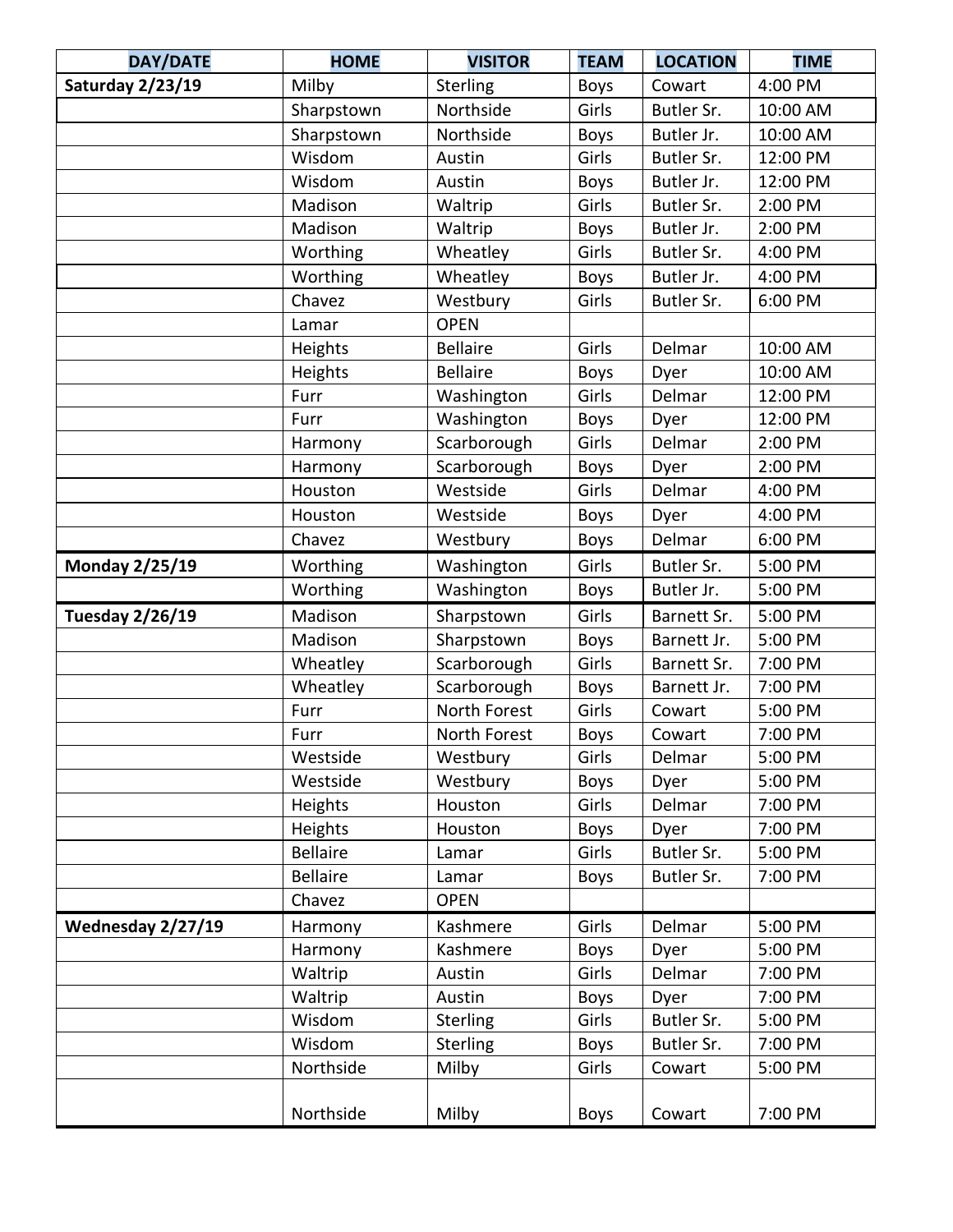| <b>DAY/DATE</b>       | <b>HOME</b>     | <b>VISITOR</b>  | <b>TEAM</b> | <b>LOCATION</b>   | <b>TIME</b> |
|-----------------------|-----------------|-----------------|-------------|-------------------|-------------|
| Saturday 3/02/19      | Washington      | North Forest    | Girls       | Cowart            | 10:00 AM    |
|                       | Washington      | North Forest    | <b>Boys</b> | Cowart            | 12:00 PM    |
|                       | Kashmere        | Wheatley        | Girls       | Cowart            | 2:00 PM     |
|                       | Kashmere        | Wheatley        | Boys        | Cowart            | 4:00 PM     |
|                       | Houston         | <b>Bellaire</b> | Girls       | Butler Sr.        | 10:00 AM    |
|                       | Houston         | <b>Bellaire</b> | Boys        | Butler Jr.        | 10:00 AM    |
|                       | Wisdom          | Northside       | Girls       | Butler Sr.        | 12:00 PM    |
|                       | Wisdom          | Northside       | <b>Boys</b> | Butler Jr.        | 12:00 PM    |
|                       | <b>Worthing</b> | Scarborough     | Girls       | <b>Butler Sr.</b> | $2:00$ PM   |
|                       | <b>Worthing</b> | Scarborough     | <b>Boys</b> | <b>Butler Jr.</b> | $2:00$ PM   |
|                       | Sharpstown      | Waltrip         | Girls       | Butler Sr.        | 4:00 PM     |
|                       | Sharpstown      | Waltrip         | <b>Boys</b> | Butler Jr.        | 4:00 PM     |
|                       | Westside        | <b>OPEN</b>     |             |                   |             |
|                       | Austin          | Sterling        | Girls       | Delmar            | 10:00 AM    |
|                       | Austin          | Sterling        | <b>Boys</b> | Dyer              | 10:00 AM    |
|                       | Lamar           | Chavez          | Girls       | Delmar            | 12:00 PM    |
|                       | Lamar           | Chavez          | <b>Boys</b> | Dyer              | 12:00 PM    |
|                       | Furr            | Harmony         | Girls       | Delmar            | 2:00 PM     |
|                       | Furr            | Harmony         | <b>Boys</b> | Dyer              | 2:00 PM     |
|                       | Milby           | Madison         | Girls       | Delmar            | 4:00 PM     |
|                       | Milby           | Madison         | Boys        | Dyer              | 4:00 PM     |
|                       | <b>Heights</b>  | Westbury        | Girls       | <b>Delmar</b>     | 6:00 P M    |
|                       | <b>Heights</b>  | Westbury        | <b>Boys</b> | <b>Dyer</b>       | 6:00 P M    |
| <b>Monday 3/04/19</b> | Wheatley        | Furr            | Girls       | Delmar            | 5:00 PM     |
|                       | Wheatley        | Furr            | Boys        | Dyer              | 5:00 PM     |
|                       | Madison         | Wisdom          | Girls       | Delmar            | 7:00 PM     |
|                       | Madison         | Wisdom          | <b>Boys</b> | Dyer              | 7:00 PM     |
|                       | Sharpstown      | Austin          | Girls       | Butler Sr.        | 5:00 PM     |
|                       | Sharpstown      | Austin          | <b>Boys</b> | Butler Sr.        | 7:00 PM     |
| Tuesday 3/05/19       | Lamar           | Westside        | Girls       | Delmar            | 5:00 PM     |
|                       | Lamar           | Westside        | <b>Boys</b> | Dyer              | 5:00 PM     |
|                       | Washington      | Harmony         | Girls       | Delmar            | 7:00 PM     |
|                       | Washington      | Harmony         | <b>Boys</b> | Dyer              | 7:00 PM     |
|                       | Chavez          | <b>Bellaire</b> | Girls       | Butler Sr.        | 5:00 PM     |
|                       | Chavez          | <b>Bellaire</b> | <b>Boys</b> | Butler Sr.        | 7:00 PM     |
|                       | Westbury        | Houston         | Girls       | Cowart            | 5:00 PM     |
|                       | Westbury        | Houston         | <b>Boys</b> | Cowart            | 7:00 PM     |
|                       | Heights         | <b>OPEN</b>     |             |                   |             |
| Wednesday 3/06/19     | Worthing        | North Forest    | Girls       | Butler Sr.        | 5:00 PM     |
|                       | Worthing        | North Forest    | <b>Boys</b> | Butler Sr.        | 7:00 PM     |
|                       | Waltrip         | Milby           | Girls       | Delmar            | 5:00 PM     |
|                       | Waltrip         | Milby           | <b>Boys</b> | Dyer              | 5:00 PM     |
|                       | Scarborough     | Kashmere        | Girls       | Delmar            | 7:00 PM     |
|                       | Scarborough     | Kashmere        | <b>Boys</b> | Dyer              | 7:00 PM     |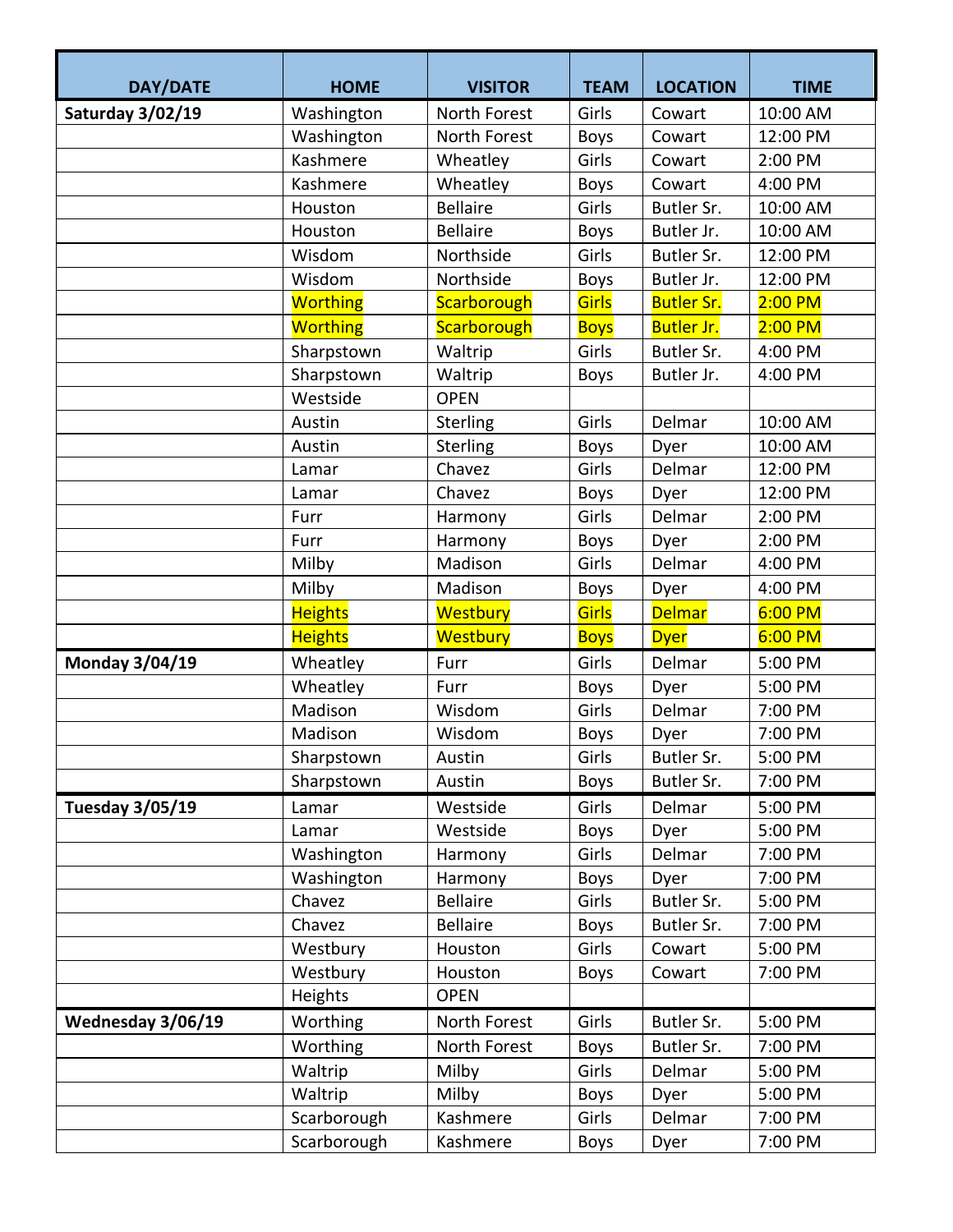| <b>DAY/DATE</b>   | <b>HOME</b>  | <b>VISITOR</b>  | <b>TEAM</b> | <b>LOCATION</b> | <b>TIME</b> |
|-------------------|--------------|-----------------|-------------|-----------------|-------------|
| Wednesday 3/06/19 | Northside    | Sterling        | Girls       | Cowart          | 5:00 PM     |
|                   | Northside    | Sterling        | <b>Boys</b> | Cowart          | 7:00 PM     |
| Friday 3/08/19    | Westside     | Chavez          | Girls       | Delmar          | 5:00 PM     |
|                   | Westside     | Chavez          | <b>Boys</b> | Dyer            | 5:00 PM     |
|                   | Lamar        | Heights         | Girls       | Delmar          | 7:00 PM     |
|                   | Lamar        | Heights         | Boys        | Dyer            | 7:00 PM     |
|                   | Wisdom       | Waltrip         | Girls       | Butler Sr.      | 5:00 PM     |
|                   | Wisdom       | Waltrip         | <b>Boys</b> | Butler Sr.      | 7:00 PM     |
|                   | Sterling     | Madison         | Girls       | Barnett Sr.     | 5:00 PM     |
|                   | Sterling     | Madison         | <b>Boys</b> | Barnett Jr.     | 5:00 PM     |
|                   | Austin       | Northside       | Girls       | Barnett Sr.     | 7:00 PM     |
|                   | Austin       | Northside       | <b>Boys</b> | Barnett Jr.     | 7:00 PM     |
|                   | North Forest | Harmony         | Girls       | Cowart          | 5:00 PM     |
|                   | North Forest | Harmony         | <b>Boys</b> | Cowart          | 7:00 PM     |
| Saturday 3/09/19  | Washington   | Wheatley        | Girls       | Delmar          | 10:00 AM    |
|                   | Washington   | Wheatley        | <b>Boys</b> | Dyer            | 10:00 AM    |
|                   | Scarborough  | Furr            | Girls       | Delmar          | 12:00 PM    |
|                   | Scarborough  | Furr            | <b>Boys</b> | Dyer            | 12:00 PM    |
|                   | Westbury     | <b>Bellaire</b> | Girls       | Butler Sr.      | 10:00 AM    |
|                   | Westbury     | <b>Bellaire</b> | <b>Boys</b> | Butler Jr.      | 10:00 AM    |
|                   | Milby        | Sharpstown      | Girls       | Butler Sr.      | 12:00 PM    |
|                   | Milby        | Sharpstown      | <b>Boys</b> | Butler Jr.      | 12:00 PM    |
|                   | Houston      | <b>OPEN</b>     |             |                 |             |
|                   | Kashmere     | Worthing        | Girls       | Cowart          | 10:00 AM    |
|                   | Kashmere     | Worthing        | <b>Boys</b> | Cowart          | 12:00 PM    |
| Monday 3/18/19    | Milby        | Austin          | Girls       | Barnett Sr.     | 7:00 PM     |
|                   | Milby        | Austin          | Boys        | Barnett Jr.     | 7:00 PM     |
| Time change       | Kashmere     | Furr            | Girls       | Barnett Sr.     | 5:00 PM     |
|                   | Kashmere     | Furr            | <b>Boys</b> | Barnett Jr.     | 5:00 PM     |
|                   | Sharpstown   | Wisdom          | Girls       | Butler Sr.      | 5:00 PM     |
|                   | Sharpstown   | Wisdom          | <b>Boys</b> | Butler Jr.      | 5:00 PM     |
|                   | Houston      | Lamar           | Girls       | Cowart          | 5:00 PM     |
|                   | Houston      | Lamar           | Boys        | Cowart          | 7:00 PM     |
|                   | Harmony      | Worthing        | Girls       | Delmar          | 5:00 PM     |
|                   | Harmony      | Worthing        | <b>Boys</b> | Dyer            | 5:00 PM     |
|                   | Waltrip      | Sterling        | Girls       | Delmar          | 7:00 PM     |
|                   | Waltrip      | Sterling        | <b>Boys</b> | Dyer            | 7:00 PM     |
|                   | Westbury     | <b>OPEN</b>     |             |                 |             |
| Wednesday 3/20/19 | Heights      | Chavez          | Girls       | Delmar          | 5:00 PM     |
|                   | Heights      | Chavez          | <b>Boys</b> | Delmar          | 7:00 PM     |
|                   | Scarborough  | Washington      | Girls       | Dyer            | 5:00 PM     |
|                   | Scarborough  | Washington      | <b>Boys</b> | Dyer            | 7:00 PM     |
|                   | Madison      | Northside       | Girls       | Barnett Sr.     | 5:00 PM     |
|                   | Madison      | Northside       | <b>Boys</b> | Barnett Jr.     | 5:00 PM     |
|                   |              |                 |             |                 |             |